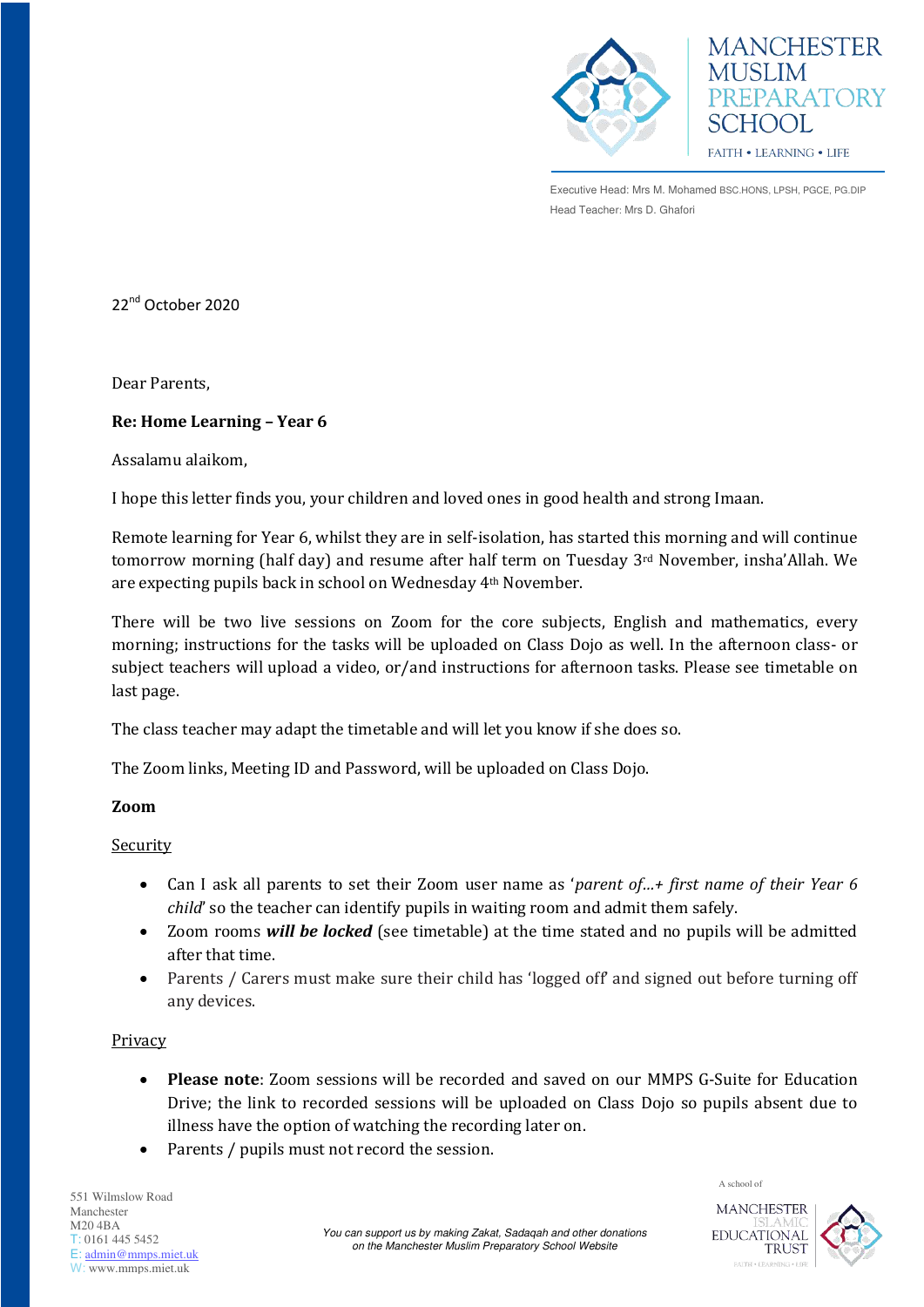

Executive Head: Mrs M. Mohamed BSC.HONS, LPSH, PGCE, PG.DIP Head Teacher: Mrs D. Ghafori

- An appropriate adult, like a parent or carer, should remain in the room during the virtual lesson to help if needed. However, we do ask parents not to get actively involved in the lesson and let their children interact with their teacher.
- Children must take part in the virtual session in a suitable communal environment (not a bedroom) and be appropriately dressed. Beware of background images and noise from your household that might be picked up by the device.

# **Expectations**

- Registration will be taken at the beginning of each live session if a pupil is unwell and unable to attend remote learning or complete tasks, parents must inform teachers of absence and reason for absence via Dojo message.
- All pupils are expected to sign into the Zoom sessions on time and complete and upload all tasks on time set by teachers.
- All pupils are expected to sign into Class Dojo, complete afternoon tasks set by class or subject teachers and upload completed tasks into Dojo portfolio at the end of the session / afternoon as requested by teachers.

Please make sure that you have signed the '*Live Teaching Recordings and Teacher Videos Uploads' Parent Agreement* sent out earlier and return it to pa@mmps.miet.uk.

### **Dojo Uploads**

May I also ask all parents to download the '**Office Lens**' App and use it to take pictures of work that is uploaded in their child's Dojo portfolio. Office Lens trims, enhances, and makes pictures and documents readable – which makes marking of work easier for teachers.

There will be a follow-up and engagement with parents about the remote learning provision. Please make sure that your child attends the sessions and hands in all work within the deadline set by the class teacher.

I know that we can count on you as we endeavour to enhance our remote learning provision.

Jazak'Allah khair.

Wasalaam

D. fafar han

Mrs D. Ghafori **Head Teacher** 

551 Wilmslow Road Manchester M20 4BA T: 0161 445 5452 E: [admin@mmps.miet.uk](mailto:admin@mmps.miet.uk) W: www.mmps.miet.uk

A school of



*You can support us by making Zakat, Sadaqah and other donations on the Manchester Muslim Preparatory School Website* 

Conduct